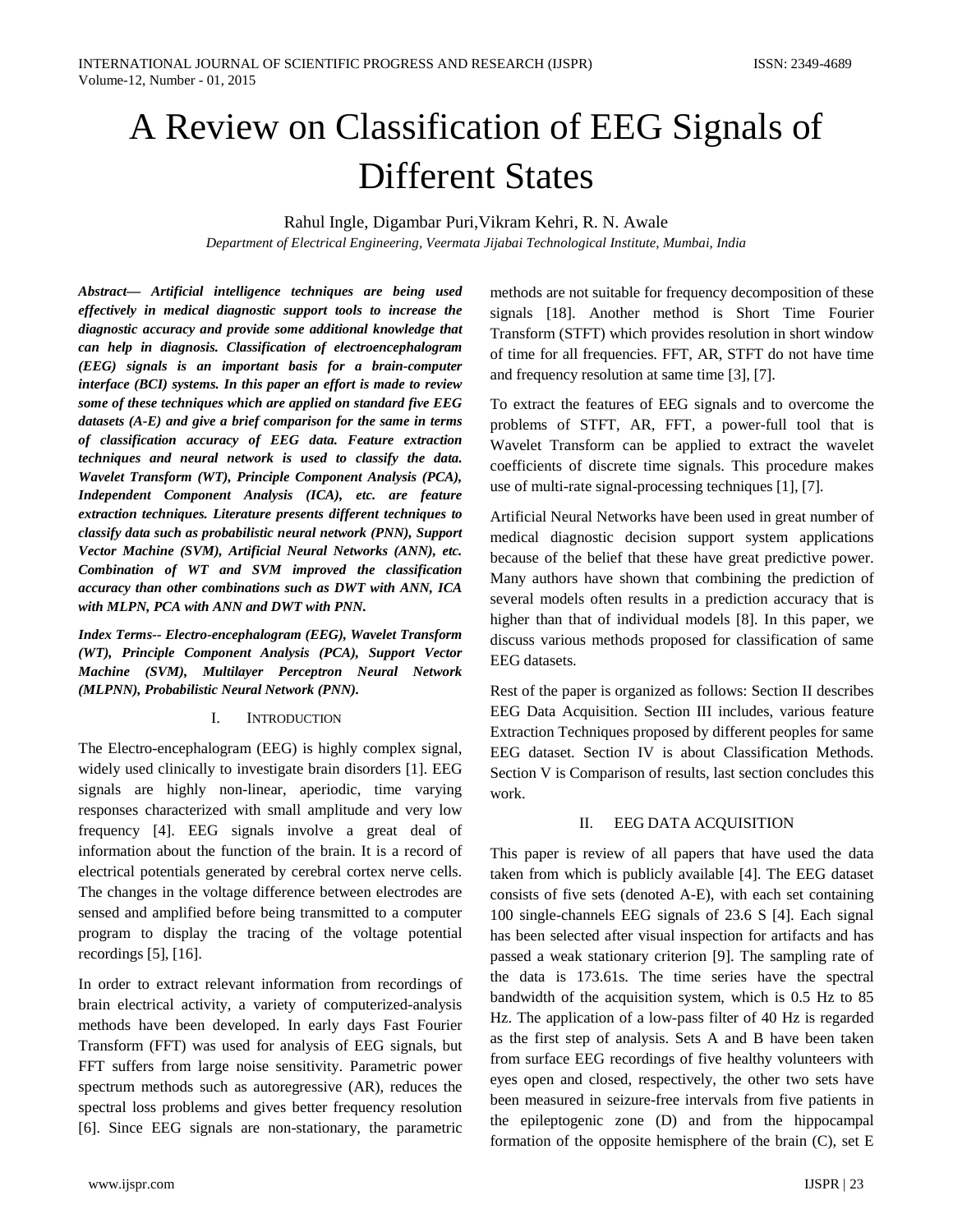containing seizure activity, and it is selected from all recording sites exhibiting ictal activity. Datasets A and B are recorded extra cranially, whereas sets C, D, and E are recorded intracranially. Apart from the different recording electrodes, the recording parameters were fixed.



Fig.1. Functional modules in a typical computerized EEG system.

#### III. FEATURE EXTRACTION TECHNIQUES

There are several feature extraction techniques in the literature, some of them which have been used in the papers as follows:

#### *A. Wavelet Transform:*

The Wavelet Transform (WT) is designed to address the problem of non stationary signals. It involves representing a time function in terms of simple, fixed building blocks, termed Wavelets [16]. These building blocks are actually a family of functions which are derivedfrom a single generating function called the mother wavelet by translation and dilation operations. The main advantage of WT is that it has a varying window size, being broad at low frequencies and narrow at high frequencies, thus leading to an optimal time frequency resolution in all frequency ranges [14]. Onedimensional WT is defined as,

$$
W_f = \frac{1}{\sqrt{d}} \int_{-\infty}^{\infty} f(t) \Psi^* \left( \frac{t - m}{d} \right) dt \tag{1}
$$

Where  $\psi^*(t)$  is the conjugate function of mother wavelet  $\psi(t)$ and d, m are called scale parameter and shift parameter respectively. Major advantage of WT for EEG signals is, itprovides the better time frequency resolution at same time andcompress data by preserving original information.

#### *B. Principle Component Analysis:*

Principal component analysis (PCA) has been called oneof the most valuable results from applied linear algebra. PCA is used abundantly in all forms of analysis from neuroscience to computer graphics - because it is a simple, non-parametric method of extracting relevant information from confusing data sets. PCA used for for finding similarity in data pattern. For any data set  $Z = [z1, z2, z3...zn]$  (n- dimension of datapoint). Suppose Z includes m data-points, the new set of datapoints is given by [15],

$$
Y_i = z_i - \mu \qquad i = 1, 2, 3, \dots, m \tag{2}
$$

 $\mu$ is a mean vector. We have to find the covariance matrix of Yi can be expressed as,

$$
C_{n \times n} = cov(z_i, z_j) ; i = 1, 2, 3 \dots \dots n; j
$$
  
= 1, 2, 3 \dots \dots n. (3)  

$$
C = \sum_{j=1}^{m} (z_i - \mu) (z_i - \mu)^T
$$
 (4)

m is total number of data-points. The eigen value  $\lambda_i$  and eigen

Vectors  $\psi_i$  of covariance matrix C satisfy,

$$
C_{\psi_i} = \lambda_i \psi_i \tag{5}
$$

$$
E = [\psi_1, \psi_2, \psi_3, \dots, \psi_m]
$$
 (6)

Project the data set Y into the eigen vector space, we get:

$$
P^{m \times n} = E^T Y^T \tag{7}
$$

Where,  $Y = [Y_1, Y_2, \dots, Y_n]$ ; We can easily mapped P back into the original coordinates, where

$$
Y^T = EP \tag{8}
$$

E is a orthogonal matrix, and  $E^I = E^T$ 

$$
Y^T = E'P'
$$
 (9)

If  $\lambda_i$  is arranged from the largest to the smallest and  $\lambda_i$  is arranged according to the value  $\lambda_i$ , we select the first k row of matrix P to form a matrix P', which represents the principle component of the data set X. P' can construct m data points with k dimension. We can mapped the principle component back into the original coordinates by,

## *C. Independent Component Analysis:*

ICA is a signal processing technique in which observed random data is transformed into components that are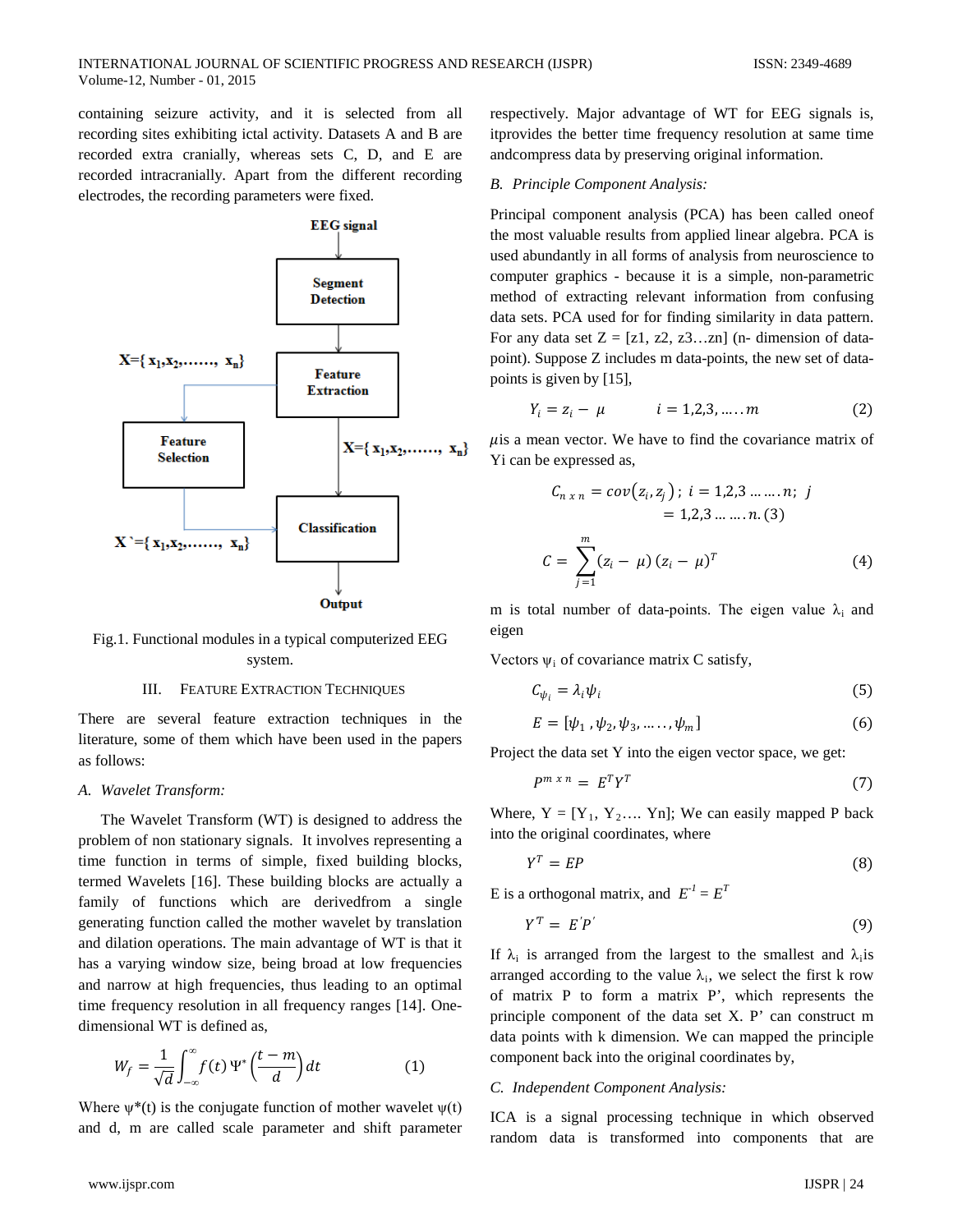statistically independent from each other. Linear ICA was used to separate neural activity from muscle and blind artifacts in spontaneous EEG data. It was verified that the ICA can separate artifactual, stimulus locked, responselocked, and nonevent related background EEG activities into separate components [5]. Furthermore, ICA would appear to be able to separate task-related potentials from other neural and artifactual EEG sources during hand movement imagination in form of independent components. Power spectra of the linear ICA transformations provided feature subsets with higher classification accuracy than the power spectra of the original EEG signals.

## IV. CLASSIFICATION METHODS

Artificial neural network techniques are the recent trendsfor classification of 1-D and 2-D signals. In literature classification of EEG signals done by using various techniques such as feed forward network at different layers (FFNN), back propagation neural network (BPNN), principle component analysis (PCA), Support vector machine (SVM), Logistic Regression (LR), multilayer perceptron neural network (MLPNN), probabilistic neural network (PNN), etc.

### *A. Support Vector Machine (SVM):*

SVM is a supervised learning machine based on Statistical theory. It trains a classifier by finding an optimal separating hyperplane which maximizes the margin between two classes of data in the kernel induced feature space. A training sample set  $\{x_i, y_i\}$ ; i =1-N is considered, where N is total number of samples [2]. The hyperplane  $f(x) = 0$  that separates the given data can be obtained as a solution to the following optimization problem,

minimize:

$$
\frac{1}{2} \|\omega\|^2 + C \sum_{i=1}^{N} \xi_i
$$
 (10)

Subject to,

$$
\begin{cases} y_i(\omega^T x_i + b) \ge 1 - \xi_i \\ \xi \ge 0, \ i = 1, 2, 3, \dots, n \end{cases}
$$
 (11)

Where C is a constant representing error penalty. Rewriting the above optimization problem in terms of Lagrange multiplier( $\lambda$ ), leads to the following problem [3], maximize,

$$
W(\lambda) = \sum_{i=1}^{N} \lambda_i - \frac{1}{2} \sum_{i,j=1}^{N} y_i y_j x_i x_j \lambda_i \lambda_j
$$
 (12)

Subjectto,

$$
0 \leq \lambda_i \leq C \tag{13}
$$

$$
\sum_{i=1}^{N} \lambda_i y_i = 0, \qquad i = 1, 2, 3, \dots, N(14)
$$

Holding hyperplane vectors are termed as support vectors. In literature SVM has been used to classify multiple datasets of EEG signals.

## *B. MLPNN:*

The MLPNNs are the most commonly used neural-network architectures since they have features such as the ability to learn and generalize, smaller training-set requirements, fast operation, and ease of implementation [17]. One major property of these networks is their ability to find nonlinear surfaces separating the underlying patterns, which is generally considered as an improvement on conventional methods [1]. The MLPNN is a nonparametric technique for performing a wide variety of detection and estimation tasks [12].

## *C. Probabilistic Neural Network (PNN):*

A single PNN is capable of handling multiclass problems. This is opposite to the so-called one-against-the rest or oneper-class approach taken by some classifiers, such as the SVM, which decompose a multiclass classification problem into dichotomies and each chotomizer, has to separate a single class from all others [3]. The PNN architecture is composed of many interconnected processing units or neurons organized in Successive layers. The input layer unit does not perform any computation and simply distributes the input to the neurons in the pattern layer. On receiving a pattern x from the input layer, the neuron xij of the pattern layer computes its output is given by [10],[17],

$$
\phi_{ij} = \frac{1}{(2\pi)^{\frac{d}{2}}\sigma^d} \exp\left[\frac{-(x-x_{ij})^T (x-x_{ij})}{2\sigma^2}\right]
$$
(15)

Where d denotes the dimension of the pattern vector x, is the smoothing parameter, and xij is the neuron vector [11], [13].

#### V. COMPARATIVE DISCUSSION AND FUTURE WORK

In literature, [6] has done two types of experiments, In the first experiment the raw datacontaining the 4096 samples for each series is used directly for feature extraction using discrete wavelet transform. In the second experiment a rectangular window which is formed by256 discrete data was selected. After down-sampling, for the 100 series set, a total of 1600 vectors is obtained from each set. The obtained data is used for feature extraction usingPCA [6]. PCA+ANN gives 95.2% where as DWT+ANN gives 90.4% [6].

In [1] shown that the different features are extracted using DWT+ICA, classified using SVM, PNN, MLPNN [1]. The total-classification accuracies of SVM, PNN, and MLPNN obtained in the first experiment (training and testing sets consisted of raw data) were 98.23%, 98.05%, and 93.63%, respectively, as shown in table I.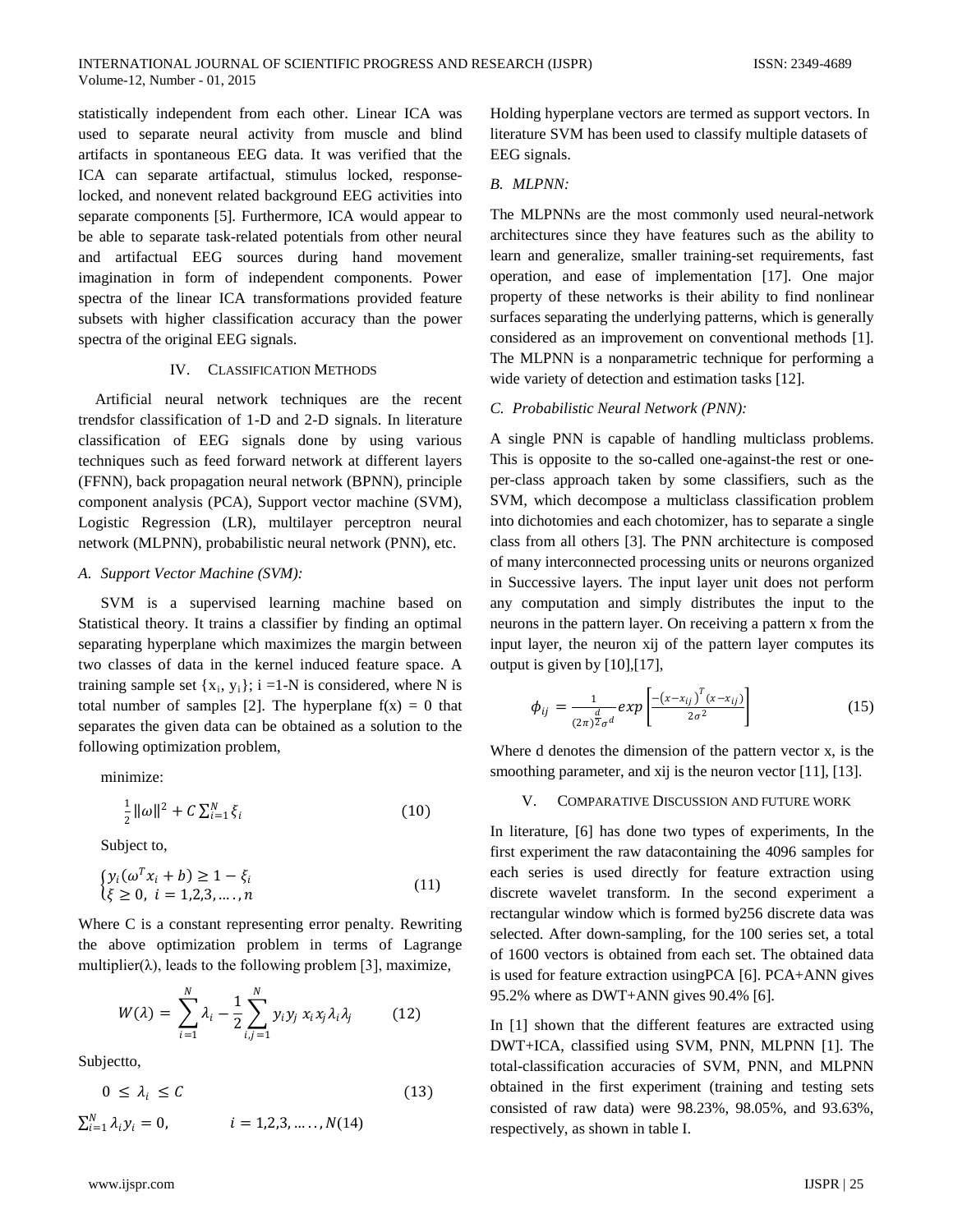The high classification accuracies of the multiclass SVM and PNN classifiers give insights into the features used for defining the EEG signals. The conclusions drawn in the applications demonstrated that the wavelet coefficients are the features, which represent the EEG signals, and by the usage of these features a good distinction between classes can be obtained. The applications of the SVM to the EEG signals presented in the literature consisted of two-class EEG-signals classification problem [7], [8]. In literature [9] used decisiondirected acyclic graphs (DDAGs) for application of the SVMs to the multiclass EEG (spontaneous EEG during five mental tasks) signals classification problem. A given DDAG is evaluated much like a binary decision tree, where each internal node implements a decision between two of the k classes of the classification problem. The multiclass SVM and error-correcting output codes (ECOC) algorithm used in our study to classify the EEG signals indicated higher performance than that of the multiclass SVM and the DDAG algorithm presented by [9]. Multiclass SVM trained on composite feature vectors obtains the highest accuracies as compared to the other classifiers. The accuracies obtained by the PNN are slightly lower than the accuracies of the multiclass SVM. The performance of these two classifiers is then compared with that of the MLPNN. Thelowest accuracies are obtained by the MLPNN.

| <b>CLASSIFICATION</b><br><b>TECHNIQUES</b> | ACCURACY (%) |
|--------------------------------------------|--------------|
| $DWT + ANN$                                | 90.4         |
| $ICA + MLPN$                               | 93.63        |
| $PCA + ANN$                                | 95.4         |
| $DWT + PNN$                                | 98.05        |
| $DWT + SVM$                                | 99.28        |

#### V.CONCLUSION

Classification of EEG signals is a challenging task for researchers. The paper described few feature extraction and classification techniques which have been used for classification of five datasets of EEG signals. WT reduced data and provided better features as compared with PCA and ICA.

The multiclass SVM showed great performance since it maps the features to a higher dimensional space. Besides this, the PNN provided encouraging results, which could have originated from the architecture of the PNN. The performance of the MLPNN was not as high as the multiclass SVM and PNN. This may be attributed to several factors including the training algorithms, estimation of the network parameters, and the scattered and mixed nature of the features. Study of the present paper demonstrated that the multiclass SVM and PNN

can be used in the classification of the EEG signals by taking into consideration the misclassification rates. Performance of classifier further improved by using combination of different machine learning and artificial neural techniques with number of hidden layers.

#### **REFERENCES**

- [1] Fatma Guler, N.; Ubeyli, E.D., "Multiclass Support Vector Machines for EEG-Signals Classification," *Information Technology in Biomedicine, IEEE Trans.*, vol.11, no.2, pp.117- 126, March 2007.
- [2] Minfen Shen; Lanxin Lin; Jialiang Chen; Chang, C.Q., "A Prediction Approach for Multichannel EEG Signals Modeling Using Local Wavelet SVM," *Instrumentation and Measurement, IEEE Trans.*, vol.59, no.5, pp.1485-1492, May 2010.
- [3] Ismail Babaoglu, Og˘uz Fındık, Mehmet Bayrak, "Effects of principle component analysis on assessment of coronary artery diseases using support vector machine," *Expert Systems with Applications*, vol.37, pp.2182–2185, 2010.
- [4] Ralph G. Andrzejak, Klaus Lehnertz,Florian Mormann, Christoph Rieke, Peter David, Christian E. Elger, "Indications of nonlinear deterministic and finite-dimensional structures in time series of brain electrical activity dependence on recording region and brain state", Physical Review E, vol. 64, 2001.
- [5] T. Jung, S. makeig, M. Wasterfield, J. Townsend, "Analysis and visualisation of single-trial event-related potential",Human Brain Mapping, vol.no. 14,166-185,2001.
- [6] S.S.Lekshmi; V.Selvam;M.Pallikonda Rajasekaran, "EEG signal Classification using Principle Component Analysis and Wavelet Transform with Neural Network" International conference on communication and signal processing, IEEE conference, vol.1, pp.456-459, April 3-5, 2014.
- [7] F. Miwakeichi, R. Ramirez-Padron, P. A. Valdes-Sosa, and T. Ozaki, "A comparison of non-linear non-parametric models for epilepsy data," Comput.Biol. Med., vol. 31, no. 1, pp. 41–57, 2001.
- [8] N. Acir, I. O¨ ztura, M. Kuntalp, B. Baklan, and C. Gu¨zelis¸, "Automaticdetection of epileptiform events in EEG by a threestage procedure basedon artificial neural networks," *IEEE Trans.* Biomed. Eng., vol. 52, no. 1,pp. 30–40, Jan. 2005.
- [9] D. Garrett, D. A. Peterson, C. W. Anderson, and M. H. Thaut, "Comparisonof linear, nonlinear, and feature selection methods for EEG signal classification," *IEEE Trans. Neural Syst. Rehabil. Eng.,* vol. 11, no. 2,pp. 141–144, Jun. 2003.
- [10] D. F. Specht, "Probabilistic neural networks, "*Neural Netw*., vol. 3, no. 1,pp. 109–118, 1990.
- [11] P. Burrascano, "Learning vector quantization for the probabilistic neural network,"*IEEE Trans. Neural Netw*., vol. 2, no. 4, pp. 458– 461, Jul. 1991.
- [12] M. T. Hagan and M. B. Menhaj, "Training feedforward networks with the Marquardt algorithm," *IEEE Trans. Neural Netw*., vol. 5, no. 6, pp. 989–993, Nov. 1994.
- [13] Kavita Mahajan, M. R. Vargantwar, Sangita M. Rajput, "Classification of EEG using PCA, ICA and Neural Network",